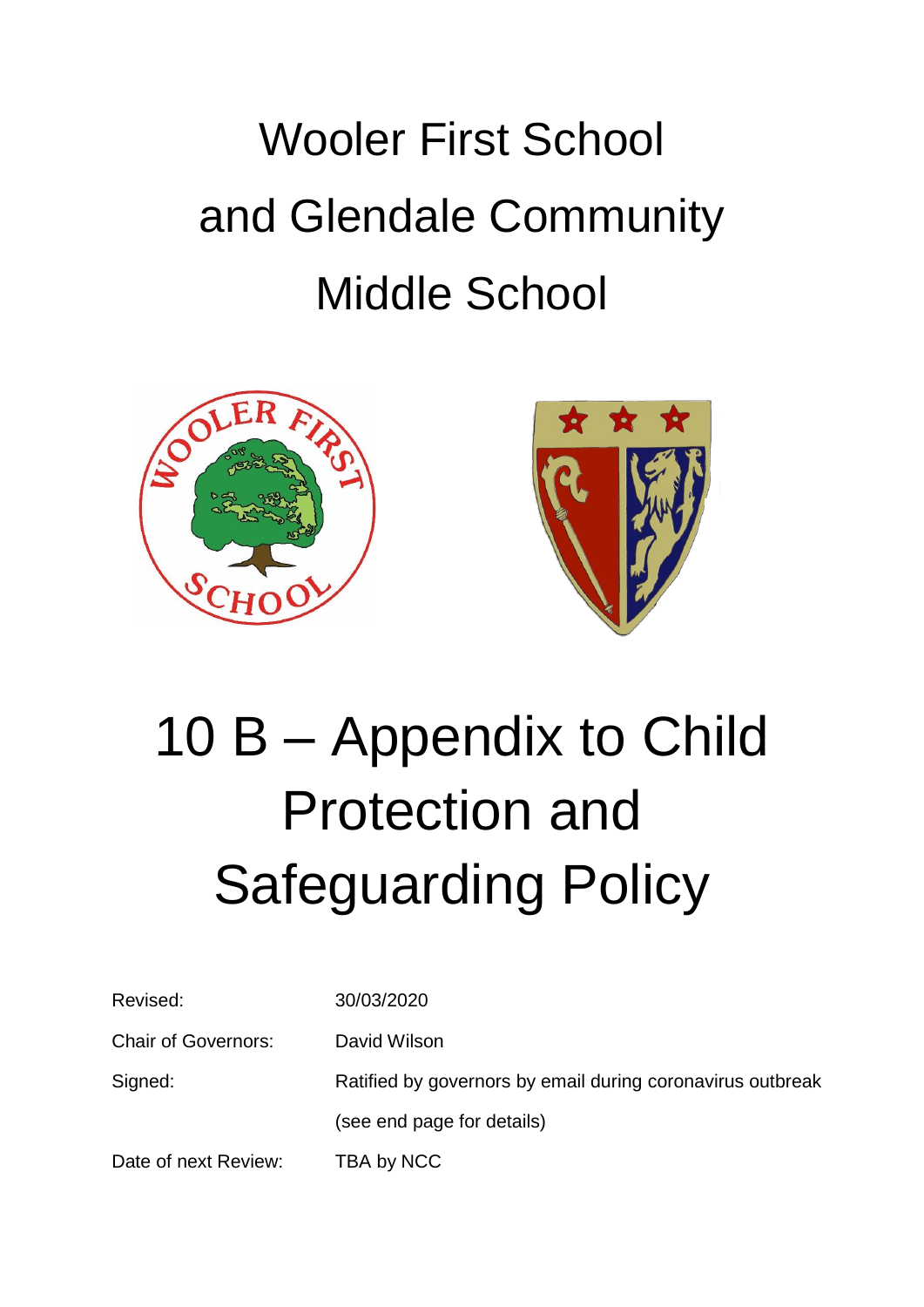



# **APPENDIX TO CHILD PROTECTION AND SAFEGUARDING POLICY**

# **to reflect the guidance**

#### **(Covid-19):Safeguarding in schools, colleges and other education providers**

[Covid19 guidance for schools 27/03/20](https://www.gov.uk/government/publications/covid-19-safeguarding-in-schools-colleges-and-other-providers/coronavirus-covid-19-safeguarding-in-schools-colleges-and-other-providers)

# **Date of last review : March 30th 2020**

● This document is a template which schools can use to ensure **their** policy meets the necessary updated requirements recommended in the latest guidance published on March 27th 2019 Coronavirus (Covid-19):Safeguarding in schools, colleges and other education providers

[Covid19 guidance for schools 27/03/20](http://briefing.safeguardinginschools.co.uk/lt.php?s=13e431f10cf5df95c35844af048adfe4&i=105A139A5A1265)

● **For further advice please contact:**

**Carol Leckie Team Manager (Schools' Safeguarding Team) Carol.Leckie@northumberland.gov.uk Tel: 01670 622720**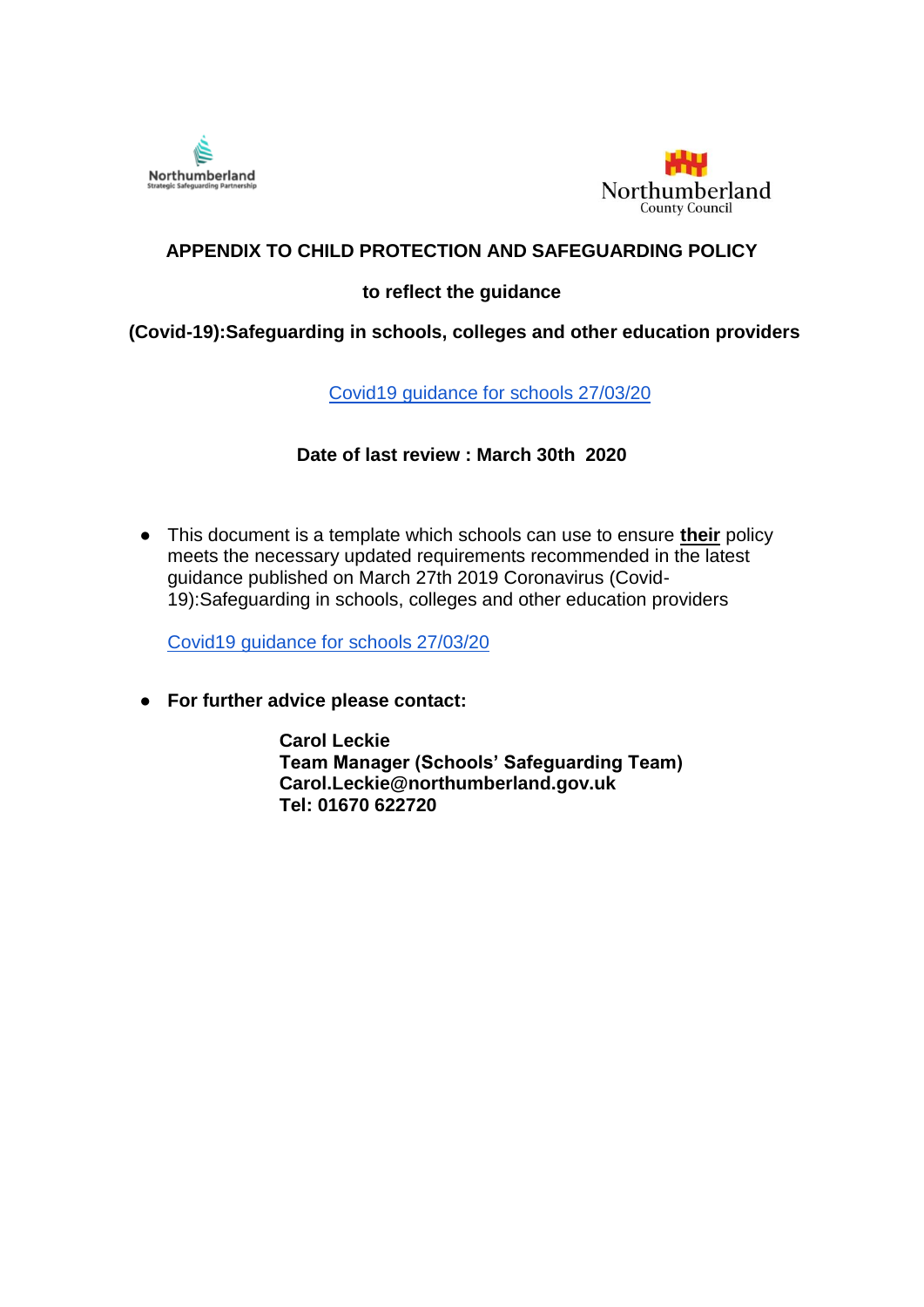Appendix to Child Protection Policy Little Acorns Nursery, Wooler First School & Glendale Community Middle School.

COVID-19 changes to our Child Protection Policy - 27 March 2020

#### **Response to COVID-19**

There have been significant changes within our setting in response to the outbreak. Many young people are now at home and staffing is likely to be significantly affected through illness and self-isolation.

Despite the changes, the school's Child Protection Policy is fundamentally the same: **children and young people always come first, staff should respond robustly to safeguarding concerns and contact the DSL in line with our established safeguarding procedure**.

This annex sets out some of the adjustments we are making in line with the changed arrangements in the school and following [advice from government](https://www.gov.uk/government/publications/covid-19-safeguarding-in-schools-colleges-and-other-providers/coronavirus-covid-19-safeguarding-in-schools-colleges-and-other-providers) and local agencies.

#### **The current school position and local advice**

#### **Arrangements for children's social care**

The following measures were implemented in children's social care with immediate effect following the Prime Minister's announcement on Monday 23rd March 2020.

Social care work will now focus on the following priorities:

• Children at risk of significant harm or where safeguarding issues are raised

• Children whose placement is at risk of breakdown (this includes home, care, independent or supported living)

Children's Services staff from areas which do not provide services solely within the priority categories above are, where possible, supporting work in those priority areas. Staff at NAS (Northumberland Adolescent Services) are providing a range of support to vulnerable young people within the priority groups.

Following a national direction, children's centres are now closed and universal youth provision has ceased.

While it is crucially important that the LA supports family time for children who are looked after, given the inherent risks in direct face to face contact, this is now being facilitated through the use of technology such as Skype and Facetime. The temporary ceasing of face to face contact has been supported by our local family court. This change in practice may impact on some young people's emotional wellbeing and schools should be mindful of the changes.

The LA and NSSP will make further adjustments and changes to the working arrangements of all staff to ensure priority areas of work are covered. Schools will be kept up to date with changes through social workers and on a case by case basis.

From 24th March all face to face Child Protection Conferences and looked after reviews have been suspended. IROs will be using technology to hold virtual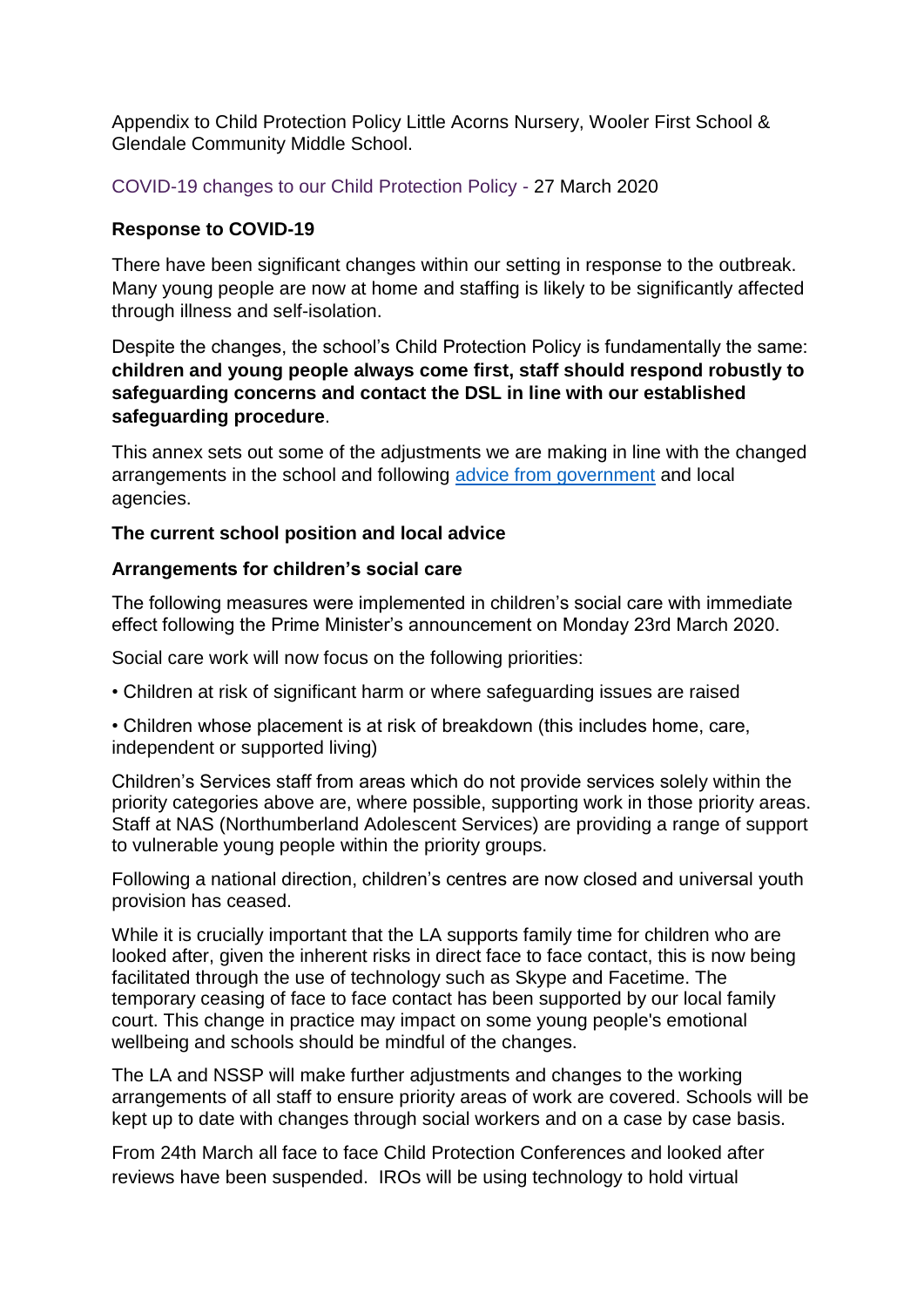meetings with Google Meet or Hangout. The meetings will be led by the IROs and joining instructions will be sent prior to the conference either by the admin team or the conference Chair. If these fail the Chair will undertake a call round to gather the views of everyone and the information will be recorded and distributed accordingly.

# **Reporting arrangements**

The school arrangements continue in line with our child protection policy.

The Designated Safeguarding Lead for Little Acorns Nursery, Wooler First School & Glendale Community Middle School is:

# **Mike Deane-Hall – 01668 281470 – [mike.deane-hall@woolerandglendale.co.uk](mailto:mike.deane-hall@woolerandglendale.co.uk)**

The Deputy DSLs are:

# **Wooler First School & Little Acorns Nursery**

- **Victoria Symons – 01668 281470 – [Victoria.symons@woolerandglendale.co.uk](mailto:Victoria.symons@woolerandglendale.co.uk)**
- **Rachel Bullen – 01668 281470 – [rachel.bullen@woolerandglendale.co.uk](mailto:rachel.bullen@woolerandglendale.co.uk)**
- **Vicki Grey - 01668 282296 – [vicki.grey@woolerandglendale.co.uk](mailto:vicki.grey@woolerandglendale.co.uk)**

#### **In the event of an emergency the following colleagues from neighbouring schools can also be contacted to provide advice**

The Designated Safeguarding Leads at **Glendale Community Middle School** are:

#### **Glendale Community Middle School**

The Deputy DSLs are:

- **Geoff Tong – 01668 281470 – [geoff.tong@woolerandglendale.co.uk](mailto:geoff.tong@woolerandglendale.co.uk)**
- **Jennie Dunn – 01668 281470 – [jennie.dunn@woolerandglendale.co.uk](mailto:jennie.dunn@woolerandglendale.co.uk)**
- **Craig Pickup – 01668 281470 – [craig.pickup@woolerandglendale.co.uk](mailto:craig.pickup@woolerandglendale.co.uk)**
- **Adrienne Harrison – 01668 281470 – [Adrienne.harrison@woolerandglendale.co.uk](mailto:Adrienne.harrison@woolerandglendale.co.uk)**

#### **In the event of an emergency the following colleagues from neighbouring schools can also be contacted to provide advice**

The school's approach ensures the DSL or a deputy is always available while the school is open. In the unusual circumstance this is not possible the DSL or Deputy DSL will be contactable and the Headteacher or a member of the Senior Leadership Team will email all staff by 9am to advise they are acting in an on-site safeguarding role together with contact details for the DSL or Deputy DSL.

Staff will continue to follow the Child Protection procedure and advise the safeguarding leads immediately about concerns they have about any child, whether in school or not. COVID-19 means a need for increased vigilance due to the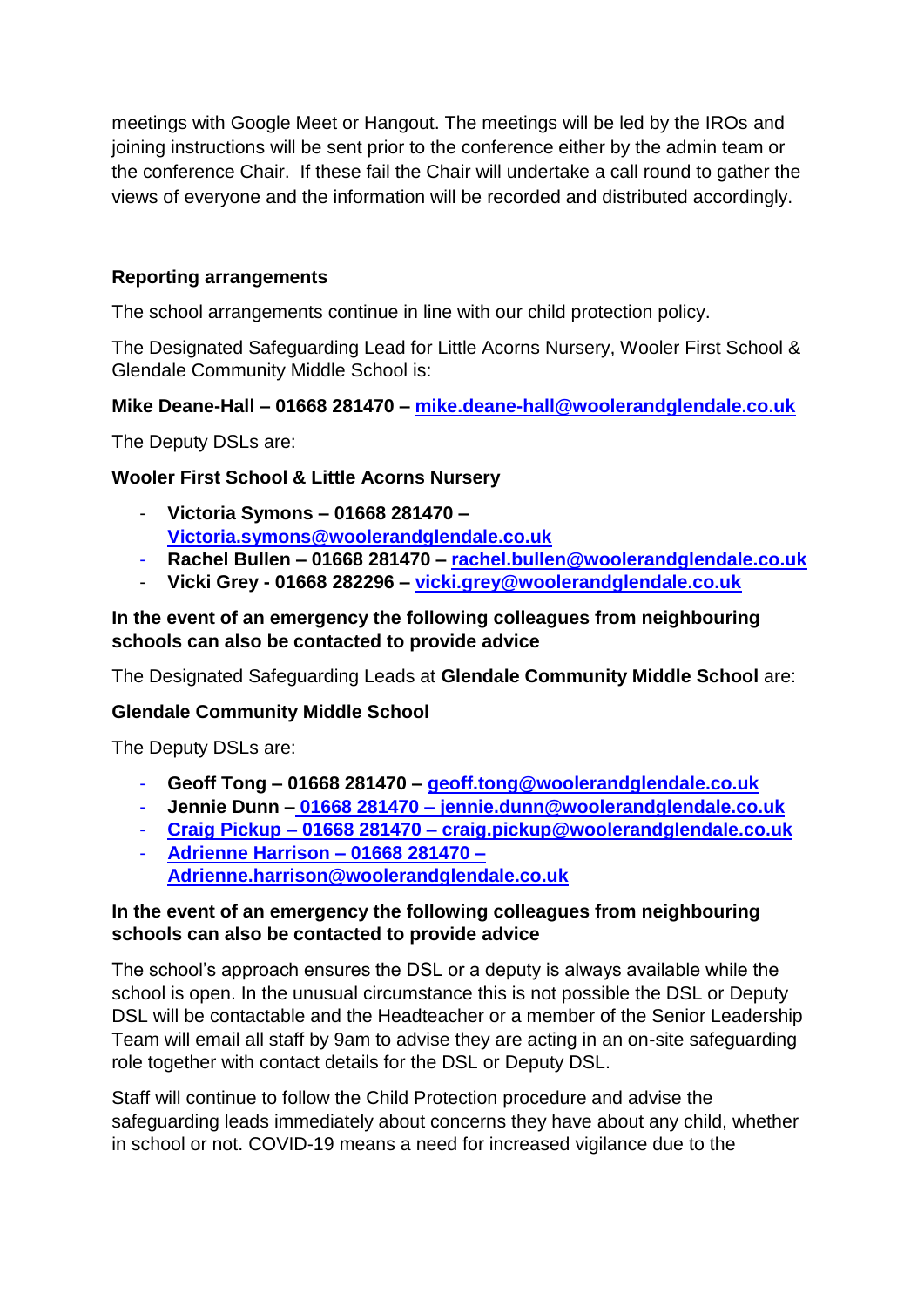pressures on services, families and young people, rather than a reduction in our standards.

Children's services may be affected by the impact of the virus on staff and an increased demand for services. Where a child is at risk of significant harm there may be a need to be persistent in referring concerns to the local authority. The arrangements for contacting children's services are:

# **Reporting your concerns to OneCall in the usual way – 01670 536400**

Should a child, in the school's view, be at risk of significant harm and local agencies are not able to respond, the school will immediately follow the safeguarding children partnership escalation procedure, available here:

# **[Escalation Procedures](https://www.proceduresonline.com/nesubregion/p_escalation.html)**

# **Identifying Vulnerability**

Based on our knowledge of the children and young people in school and their individual vulnerabilities we have identified the most vulnerable children.

We have put in place specific arrangements in respect of the following groups:

- Looked After Children designated teacher for LAC is checking in once weekly with all looked after children's carers, social workers and education support officers to ensure the well being and provision of the children. LAC children are offered a place in school if needed and the designated teacher is available to support home schooling if required.
- Previously Looked After Children designated teacher for LAC is checking in once weekly with all post looked after children's carers, social workers and education support officers to ensure the well being and provision of the children. Post LAC children are offered a place in school if needed and the designated teacher is available to support home schooling if required.
- Children subject to a child protection plan any family with a child protection plan in place are contacted on a regular basis by a member of SLT.
- Children who have, or have previously had, a social worker place available for pupil at school if required. Communication with social worker kept up to date and weekly check in with parent by telephone. There is an expectation that children with a social worker **must** attend school (or another school by arrangement), unless in consultation with the child's social worker and family it is agreed this is not in the best interests of the child.
- Children with an EHCP place available for pupil at school if required. Communication with social worker kept up to date and weekly check in with parent by telephone. NCC risk assessment completed with families and wider professionals.
- Children on the edge of social care involvement or pending allocation of a social worker – place available in school if required, weekly contact with family and communications with early help up to date. Where required these children will be offered a place at school (or another school by arrangement).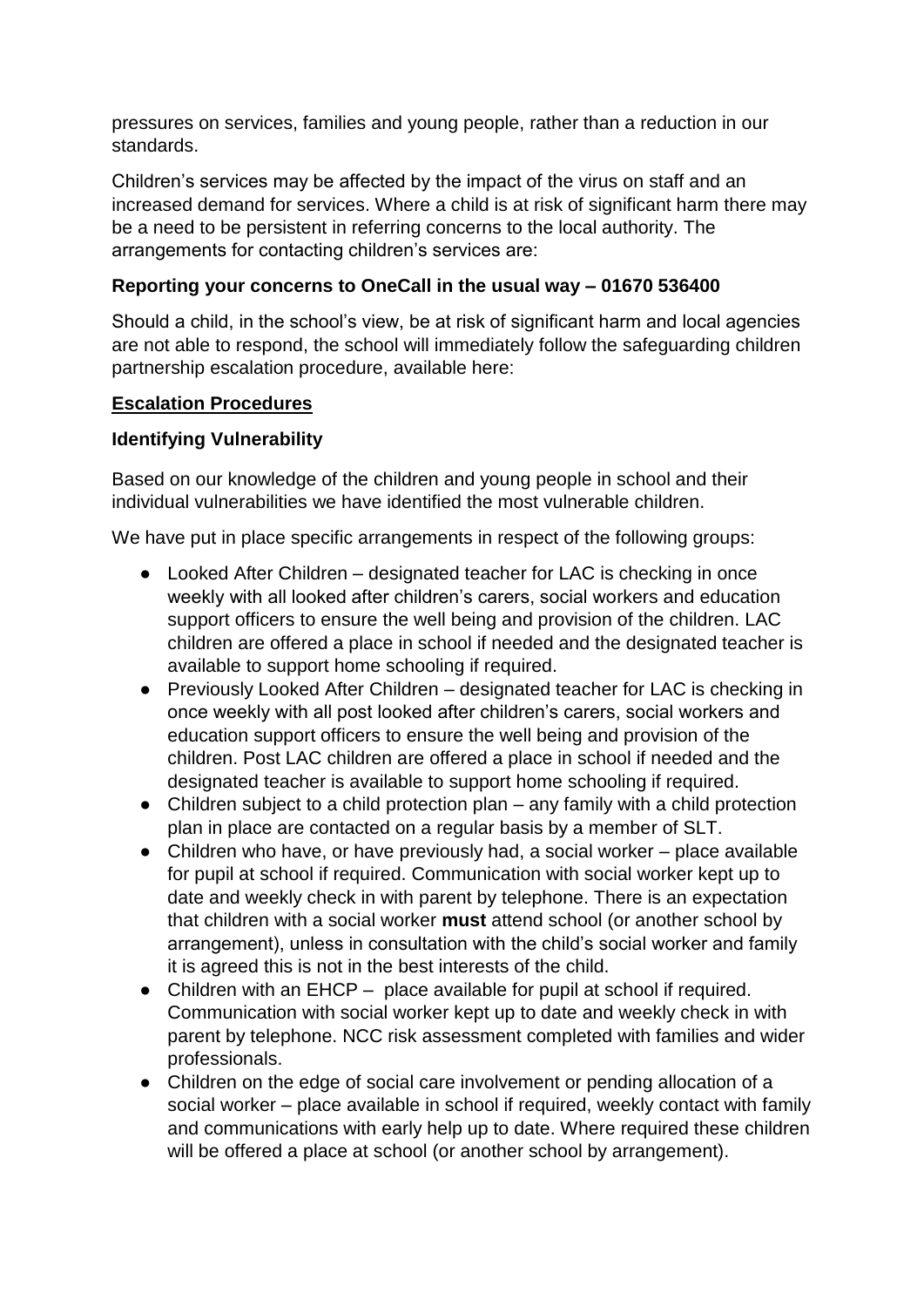• Other children the school considers vulnerable. More children may be added to this group in response to concerns raised with the DSL. These children can be offered care at school if required.

Each of these children has an individual plan which has been shared with other agencies involved in their care, including where appropriate their social worker and the Virtual School Head for Looked After and previously Looked After Children.

In addition, the following groups have specific arrangements around contact and support from the school.

- Children of key workers who may attend school places are offered to all key worker children and they are used flexibly when required. Provision will continue throughout the holidays.
- Children at home home learning opportunities are provided via the website and in some cases paper based. Families considered to be vulnerable are contacted regularly by members of the SLT.

The plans in respect of each child in these groups should state how often they are to be reviewed.

#### **Holiday arrangements**

Little Acorns Nursery, Wooler First School and Glendale Community Middle School are continuing to provide places for children over the Easter break

#### **Attendance**

The school is following the [attendance guidance issued by the government.](https://www.gov.uk/government/publications/coronavirus-covid-19-attendance-recording-for-educational-settings) Where a child is expected and does not arrive, the school will follow our attendance procedure and make contact with the family. If contact is not possible by 9:30am the DSL must be informed. The DSL will attempt a range of methods to contact the parent but if necessary arrange a home visit by the school or another appropriate agency. A risk assessment will be undertaken to consider and manage the implications of COVID-19 alongside other risks perceived to the child. The risk of COVID-19 **does not override** the duty on the school to ensure children and young people are safe.

The school will also follow the attendance procedure if contact proves impossible with children at home and will follow the guidance from the LA suggests the following should be carried out as a minimum

On a daily basis DSLs should:

• Make sure they know which children on their school roll/AP register have a social work and/or and EHCP

• Know who to expect at school/provision each day

• If an expected child doesn't arrive then contact home - parent/carer (ie carry out the usual reasonable checks for CME)

• If you can't make contact then contact the social worker and education welfare (educationwelfare@northumberland.gov.uk)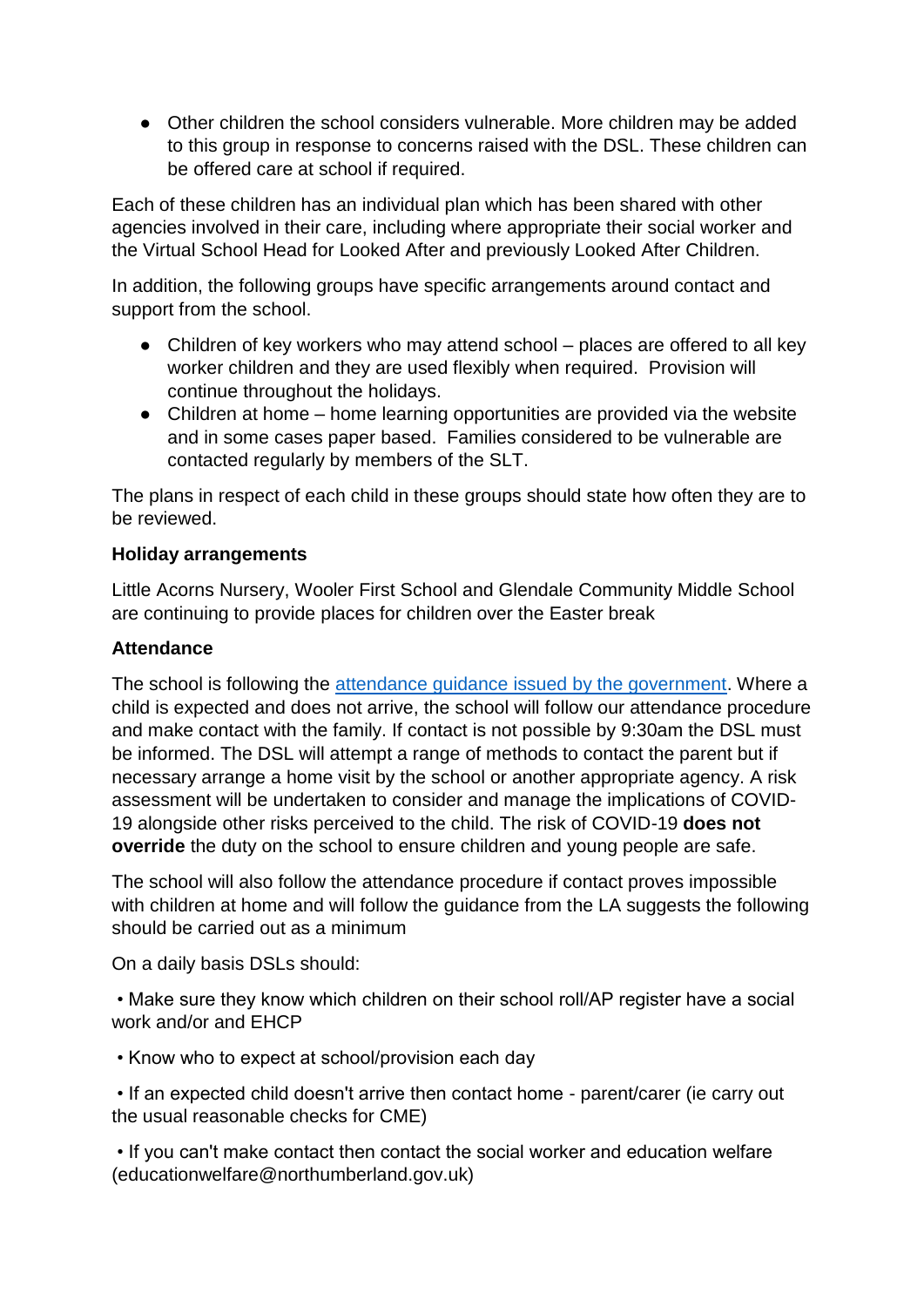If you have significant concerns about a child who is either expected to attend or who is currently at home, then you should contact OneCall in the usual way – 01670 536400.

# **Staff will be aware of increased risk**

The pressures on children and their families at this time are significant. There will be heightened awareness of family pressures through being contained in a small area, poverty, and financial or health anxiety. These areas should be considered in the setting of any work for children to undertake at home (including recognising the impact of online learning – see below). Staff will be aware of the mental health of both children and their parents and carers, informing the DSL about any concerns.

# **Peer on peer abuse**

We recognise the potential for abuse to go on between young people, especially in the context of a school closure or partial closure. Our staff will remain vigilant to the signs of peer on peer abuse, including those between young people who are not currently attending our provision. Extra care should be taken where groups have mixed age, developmental stages, are attending other schools as an interim measure and similar. When making contact with these families our staff will ask about relationships between learners.

We also address the issue of peer-on-peer abuse in our remote learning curriculum. With guidance and clear mechanisms for pupils to be able to identify and report concerns to school staff.

# **Risk online**

Young people will be using the internet more during this period. The school may also use online approaches to deliver training or support. Staff will be aware of the signs and signals of cyberbullying and other online risks and apply the same child-centred safeguarding practices as when children were learning at the school.

- The school continues to ensure [appropriate filters and monitors are in place](https://www.saferinternet.org.uk/advice-centre/teachers-and-school-staff/appropriate-filtering-and-monitoring)
- Our governing body will [review arrangements](https://www.gov.uk/government/publications/online-safety-in-schools-and-colleges-questions-from-the-governing-board) to ensure they remain appropriate
- The school has taken on board guidance from the [UK Safer Internet Centre](https://swgfl.org.uk/resources/safe-remote-learning/) on safe remote learning and guidance for [safer working practice](https://www.saferrecruitmentconsortium.org/GSWP%20Sept%202019.pdf) from the Safer Recruitment Consortium. We have reviewed the code of conduct and information sharing policy accordingly.
- Staff have discussed the risk that professional boundaries could slip during this exceptional period and been reminded of the school's code of conduct and importance of using school systems to communicate with children and their families.
- Children and young people accessing remote learning receive guidance on keeping safe online and know how to raise concerns with the school, [Childline,](https://www.childline.org.uk/?utm_source=google&utm_medium=cpc&utm_campaign=UK_GO_S_B_BND_Grant_Childline_Information&utm_term=role_of_childline&gclsrc=aw.ds&&gclid=EAIaIQobChMIlfLRh-ez6AIVRrDtCh1N9QR2EAAYASAAEgLc-vD_BwE&gclsrc=aw.ds) the [UK Safer Internet Centre](https://reportharmfulcontent.com/) and [CEOP.](https://www.ceop.police.uk/safety-centre/)
- Parents and carers have received information about keeping children safe online with peers, the school, other education offers they may access and the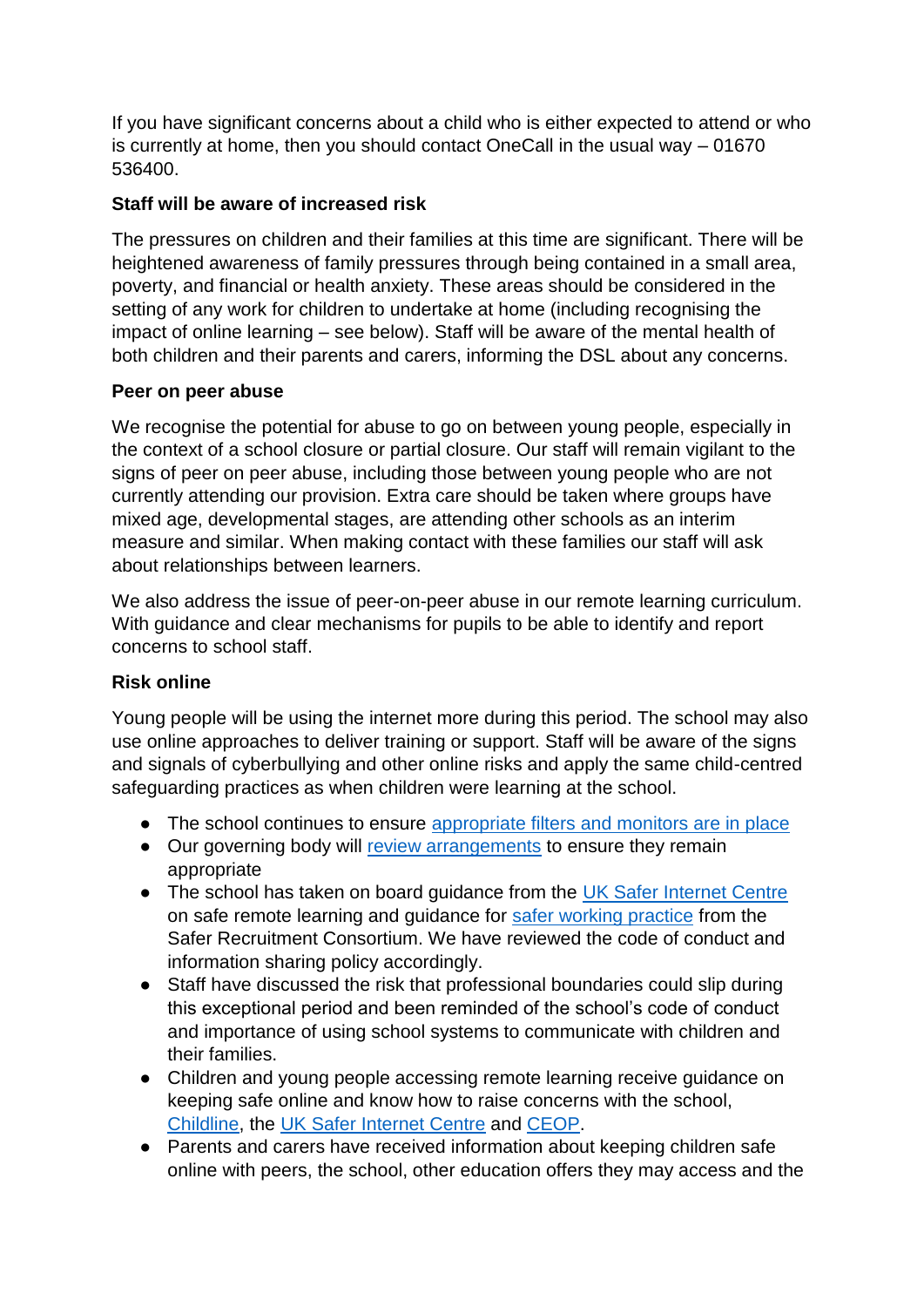wider internet community. We have set out the school's approach, including the sites children will be asked to access and set out who from the school (if anyone) their child is going to be interacting with online. Parents have been offered the following links:

- o [Internet matters](https://www.internetmatters.org/?gclid=EAIaIQobChMIktuA5LWK2wIVRYXVCh2afg2aEAAYASAAEgIJ5vD_BwE) for support for parents and carers to keep their children safe online
- o [London Grid for Learning](http://www.lgfl.net/online-safety/) for support for parents and carers to keep their children safe online
- o [Net-aware](https://www.net-aware.org.uk/) for support for parents and carers from the NSPCC
- o [Parent info](https://parentinfo.org/) for support for parents and carers to keep their children safe online
- o [Thinkuknow](http://www.thinkuknow.co.uk/) for advice from the National Crime Agency to stay safe online
- o [UK Safer Internet Centre](https://www.saferinternet.org.uk/advice-centre/parents-and-carers) advice for parents and carers
- Free additional support for staff in responding to online safety issues can be accessed from the [Professionals Online Safety Helpline at the UK Safer](https://www.saferinternet.org.uk/helpline/professionals-online-safety-helpline)  [Internet Centre.](https://www.saferinternet.org.uk/helpline/professionals-online-safety-helpline)

# **Allegations or concerns about staff**

With such different arrangements young people could be at greater risk of abuse from staff or volunteers. We remind all staff to maintain the view that 'it could happen here' and to immediately report any concern, no matter how small, to the safeguarding team.

Any staff or volunteers from outside our setting will complete an induction to ensure they are aware of the risks and know how to take action if they are concerned.

We have confirmed the arrangements to contact the LADO at the local authority remain unchanged

Adam Hall Independent Reviewing Officer (LADO) Direct Line: 01670 623979 General Line: 01670 624888 Email: [-](http://adam.hall01@northumberland.gov.uk/) [adam.hall01@northumberland.gov.uk](http://adam.hall01@northumberland.gov.uk/) 

If necessary, the schools will continue to follow the duty to refer to DBS any adult who has harmed or poses a risk of harm to a child or vulnerable adult, and to the Teacher Regulation Agency in line with paragraph 166 of Keeping Children Safe in Education 2019 using the address [Misconduct.Teacher@education.gov.uk.](mailto:Misconduct.Teacher@education.gov.uk)

# **New staff or volunteers**

New starters must have an induction before starting or on their first morning with the DSL or a deputy. They must read the school child protection policy, the behaviour policy, the whistleblowing policy and the code of conduct. The DSL or deputy will ensure new recruits know who to contact if worried about a child and ensure the new starters are familiar with the child protection procedure.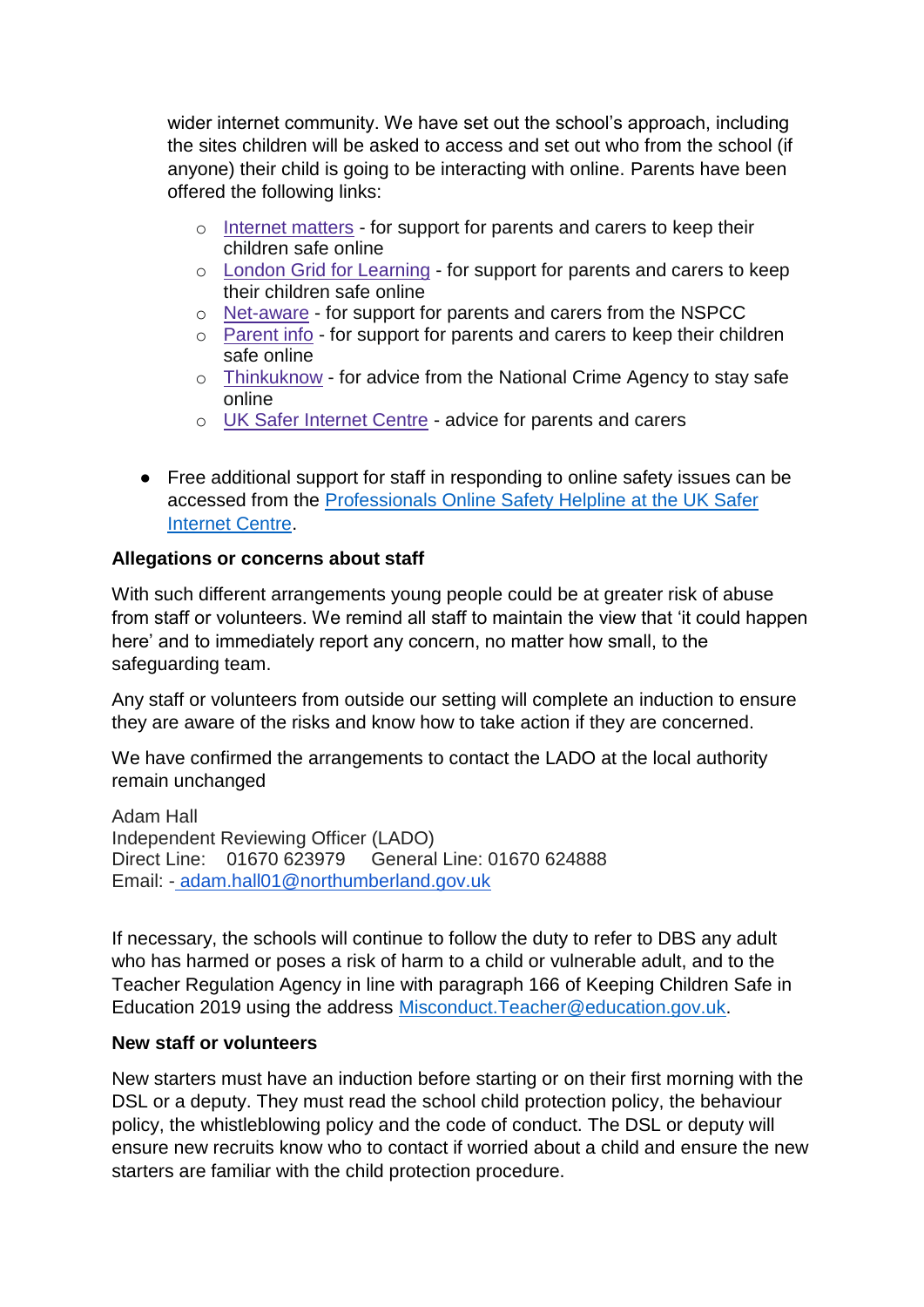If staff or volunteers are transferring in from other registered education or childcare settings for a temporary period to support the care of children, we will seek evidence from their setting that:

- the member of staff has completed relevant safeguarding training in line with other similar staff or volunteers
- they have read Part I and Annex A of Keeping Children Safe in Education, and
- where the role involves regulated activity and the appropriate DBS check has been undertaken by that setting we will undertake a [written risk assessment](https://www.saferrecruitmentconsortium.org/Risk%20Assessment%20for%20Volunteers%20PRINT%20VERSION%20Wardell%20Associates.docx) to determine whether a new DBS would need to be undertaken. It may be in these exceptional times we can rely on the DBS undertaken by their setting.

Our child protection procedures hold strong:

- Volunteers may not be left unsupervised with children until suitable checks have been undertaken. People supervising volunteers must be themselves in regulated activity, able to provide regular, day to day supervision and reasonable in all circumstances to protect the children.
- The school will undertake a written risk assessment on the specific role of each volunteer to decide whether to obtain an enhanced DBS check (with barred list information) for all staff and volunteers new to working in regulated activity in line with [DBS guidance.](https://www.gov.uk/government/collections/dbs-eligibility-guidance)
- When undertaking ID checks on documents for the DBS it is reasonable to [initially check these documents online](https://www.gov.uk/government/news/covid-19-changes-to-dbs-id-checking-guidelines) through a live video link and to accept scanned images of documents for the purpose of applying for the check. The actual documents will then be checked against the scanned images when the employee or volunteer arrives for their first day.
- The school will update the Single Central Record of all staff and volunteers working in the school, including those from other settings. This will include the risk assessment around the DBS. A record will be kept by Nathalie Revell of who is working in the school each day.

# **New children at the schools**

Where children join our school from other settings we will require confirmation from the DSL whether they have a Safeguarding File or SEN statement/EHCP. This file must be provided securely **before** the child begins at our school and a call made from our DSL or a deputy to the placing school's DSL to discuss how best to keep the child safe. In some unusual circumstances this may not be possible. Information provided must include contact details for any appointed social worker and where relevant for the Virtual School Head. Safeguarding information about children placed in our school will be recorded on our safeguarding system, will be securely copied to the placing school DSL and will be securely returned to the placing school on completion of the child's placement with us so there is a continuous safeguarding record for the child.